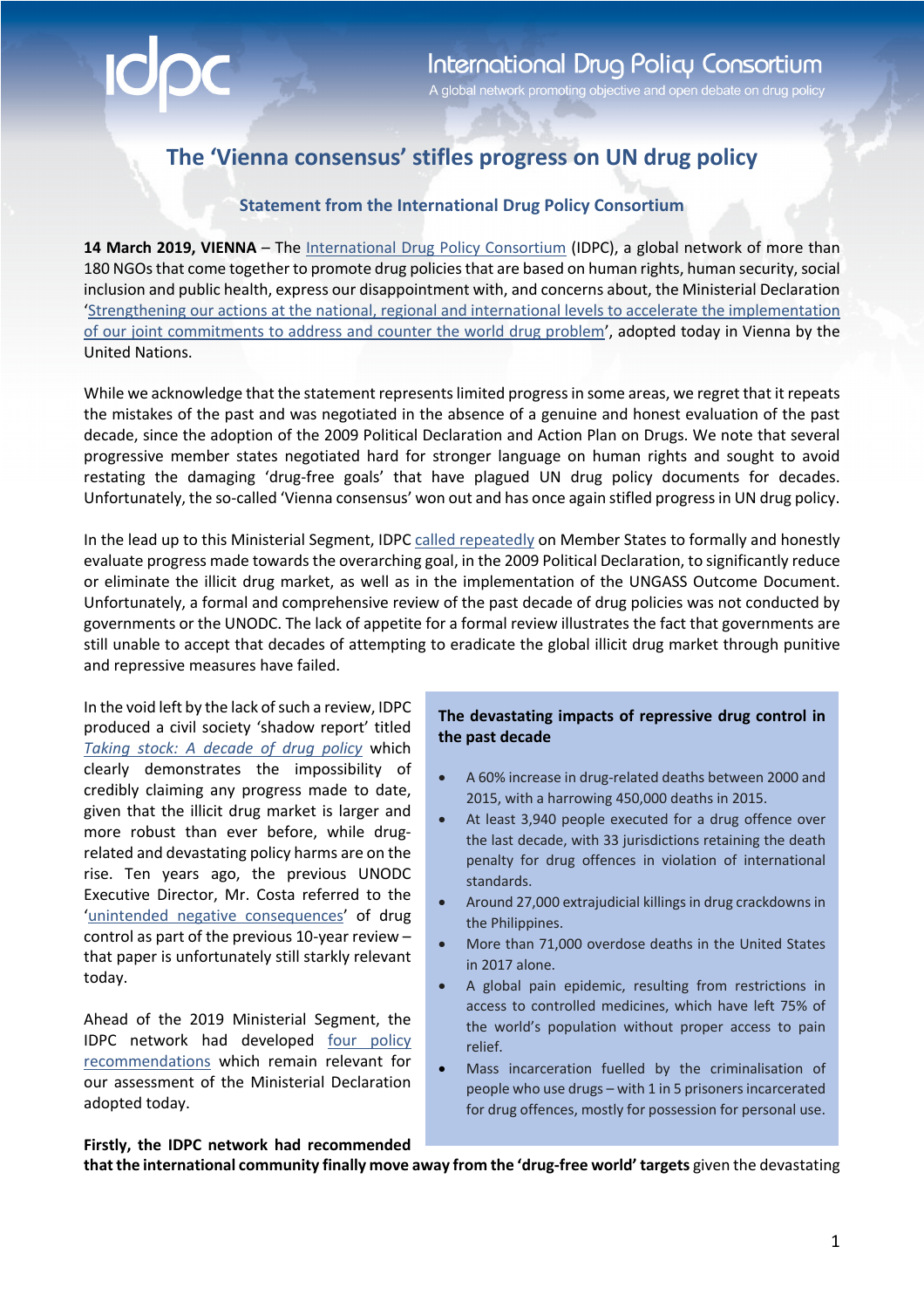impacts that efforts to achieve a drug-free society have produced over the past decade on human rights, health and wellbeing. This goal is not 'aspirational' – as would calling for a world free of HIV or poverty. It is devastating for communities worldwide.

Despite the welcome and unprecedented acknowledgement of the scale of the 'persistent and emerging challenges' identified in the Declaration, it is unfortunate that the document commits member states to once again 'work towards the elimination' of cultivation, production, trafficking and use, and reiterates the goal of 'actively promoting a society free of drug abuse'. The final text also includes a commitment to accelerate the achievement of all 'aspirational goals' of 2009, 2014 and 2016 – meaning that the eradication goals included in the 2009 Political Declaration are implicitly restated.

But striving towards all 'aspirational goals' made in the past decade also means that member states could choose to turn instead towards those goals included in the UNGASS Outcome Document, and indirectly, the Sustainable Development Goals, which are mentioned in the 2016 document. In the coming decade, therefore, it is our hope that drug policy can prioritise the operationalisation of UNGASS recommendations and the achievement of the 2030 Agenda for Sustainable Development, in close partnership with civil society. This will require the adoption of a revised Annual Reports Questionnaire (ARQ) that adequately reflects the new thematic chapters of the UNGASS, in order to track progress against the human rights, development and health aspects of drug policy. Efforts to improve data collection on drug policy should nonetheless not limit themselves to the ARQ, and make better use of additional data collected by civil society, academia and other UN agencies, in particular on human rights considerations.

**Secondly, and in an effort to ensure UN system-wide coherence in addressing drug issues globally, we had recommended that Member States use this opportunity to meaningfully reflect upon how drug policies contribute to the wider UN goals of promoting health, human rights, development, and peace and security**. International human rights obligations and the Sustainable Development Goals provide a framework to guide the implementation and development of all policies and programmes.

In this context, we welcome the 'United Nations system common position supporting the implementation of the international drug control policy through effective inter-agency collaboration' – in which the United Nations System Chief Executives Board for Coordination (UN CEB) makes a collective commitment to 'call for changes in laws, policies and practices that threaten the health and human rights of People' and to 'promote alternatives to conviction and punishment in appropriate cases, including the decriminalization of drug possession for personal use'. The UN System Coordination Task Team, established to implement this UN common position, is also a positive development, and the strong contribution made today titled "What we have learned over the last ten years: A summary of knowledge acquired and produced by the UN system on drug-related matters" brings the crucial experience and expertise from across the UN family to bear on the often siloed drug policy debates at the CND. We congratulate the United Nations Secretary General on his leadership in promoting and consolidating UN system-wide coherence for drug policies. The continued engagement of UN agencies such as the Office of the High Commissioner for Human Rights, the Human Rights Council and its special procedures, human rights treaty bodies, the World Health Organization, the UN Development Programme, UNAIDS and others throughout the Ministerial Segment preparations has greatly contributed to this goal, and we call on member states to continue to promote their strong engagement beyond 2019.

Similarly, we welcome the inclusion, in the Ministerial Declaration, of the commitment 'to strengthen international and inter-agency cooperation' and 'enhance coherence within the United Nations system at all levels with regard to the World Drug Problem'. In addition, the Declaration includes references to human rights obligations and the SDGs – although such wording was significantly toned down in the negotiations process due to push back from more conservative governments. The result is a reiteration of already agreed general wording around both human rights and development, rather than a strong commitment to respect,